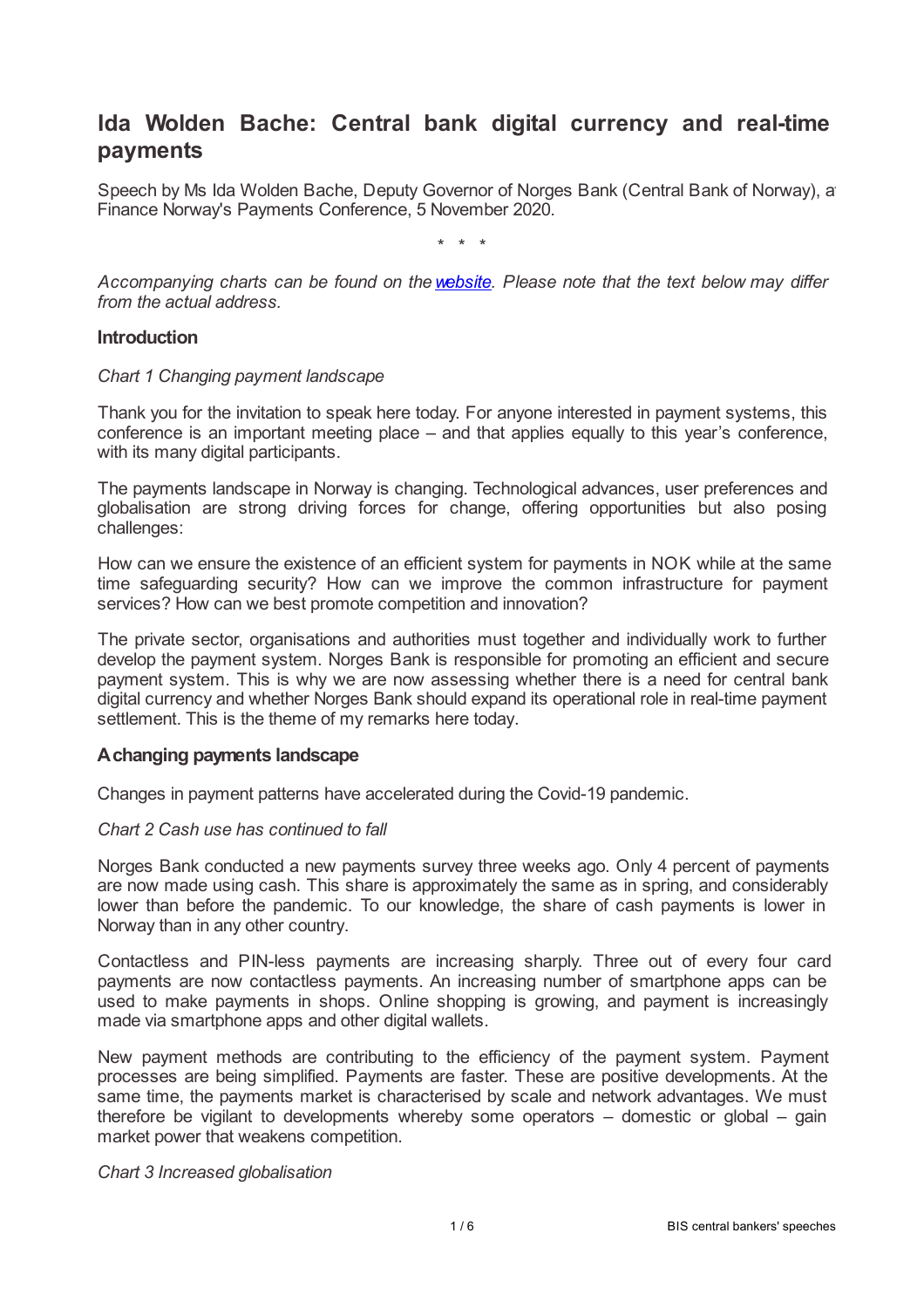Global technology companies are involved in many parts of the payment system. Some companies such as Amazon, Apple and Facebook also control shopping and social network platforms, often offering services on the platform in competition with other operators. This allows these technology companies to regulate and restrict competition – including in the payments arena. There is a risk that users will be locked in and that the range of payment options will be reduced over time. Interoperability across systems and operators merits continued focus.

Big technology companies, or BigTechs, have so far offered services to end-users overlaid on top of traditional payment infrastructures. They can also have an interest in offering their own currency and payment systems. One example is Libra, backed by among others Facebook. Regulation of such systems will be important if we as a society are to secure the benefits of these new solutions while limiting the associated risks. The European Commission recently presented legislative proposals for an EU regulatory framework on crypto-assets as part of its digital finance package. As an EEA country, Norway will also be affected by this framework.

Globalisation is about more than BigTechs entering the payments market. Payment infrastructure providers are also undergoing structural changes. Global operators are taking positions in Norway and the Nordic region. Mastercard will be acquiring many of Nets' services and will be an important provider for Norway's payment system.

## **Central bank digital currency**

Structural changes in the payment landscape raise questions around whether there is a need for Norges Bank to implement measures to ensure that payments can continue to be made efficiently and securely in NOK in the future. A central question is whether Norges Bank should provide central bank money to the public in digital as well as physical form.

Central bank digital currency  $-$  CBDC  $-$  will be both a new type of money and a new payment system. CBDC, like cash, is a claim on the central bank. In contrast, bank deposits are claims on private banks. CBDC raises some fundamental questions as to the role of central bank money. This is much more than a question of technology.

## *Chart 4 Central bank digital currency*

Norges Bank is not alone in assessing the need for central bank digital currency. Many central banks are engaged in similar research. Several are in the process of testing technical solutions. Both Sveriges Riksbank and the central bank of China launched pilot projects earlier this year. The European Central Bank (ECB) signalled last month that it was stepping up its research on a digital euro.

Central banks are considering introducing a CBDC for a variety of reasons. In emerging economies, the focus is on financial inclusion and low-cost payments. In advanced economies, the focus is more on the role of cash and the emergence of new monetary and payment systems.

A trend specific to Norway and some of our neighbouring countries is the low and falling level of cash use. Users increasingly choose solutions offering contactless payments and payments via smartphone apps. These solutions use bank deposits as the means of payment.

At the same time, cash has some unique characteristics that could be important to preserve in the payment system of the future:

- Cash is part of the contingency arrangements if the electronic contingency solutions fail.
- Cash is a credit risk-free alternative to bank deposits and can promote competition in the payment market.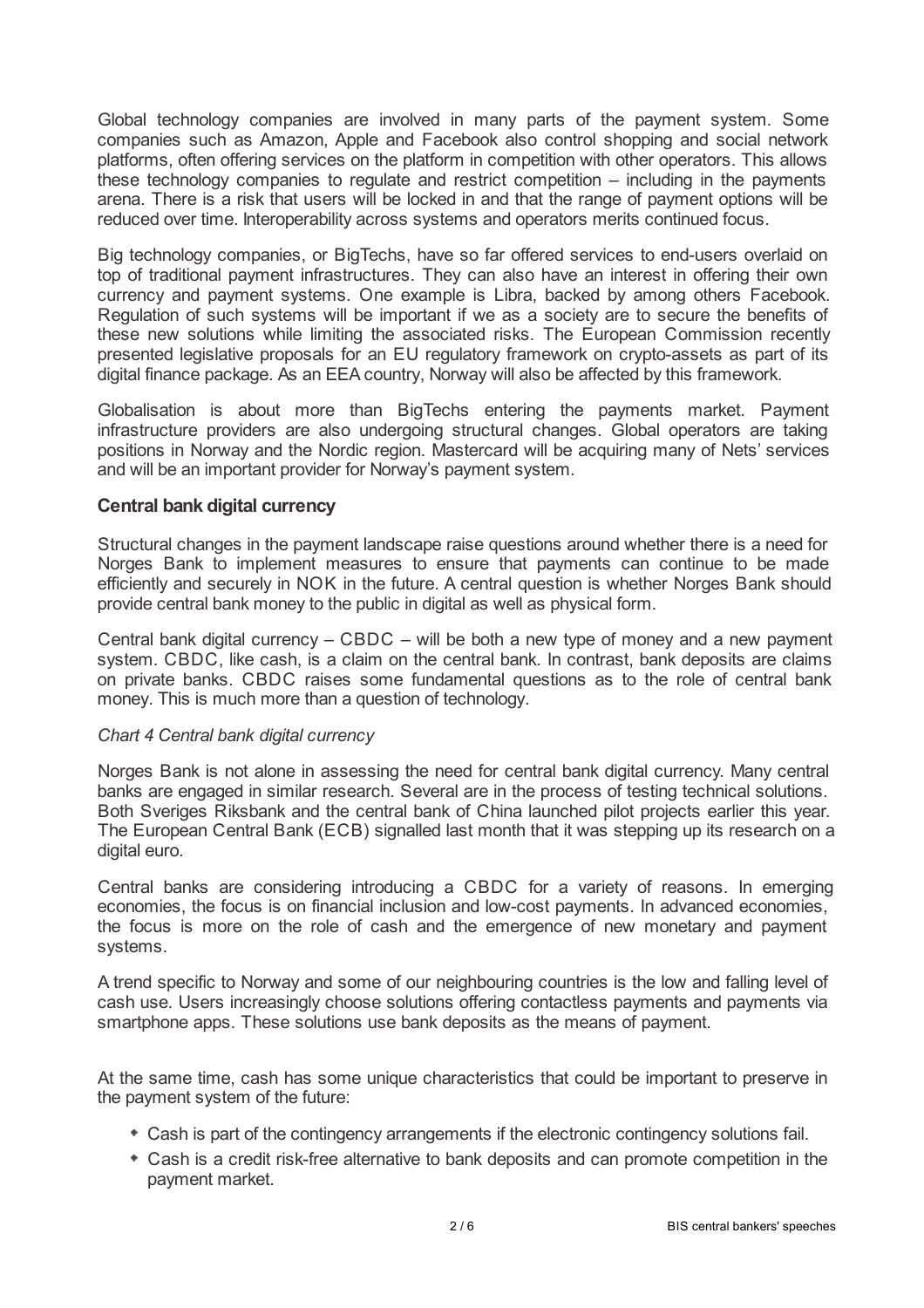Cash is legal tender that is widely accessible.

These are characteristics that are important to society, but that the individual user does not necessarily prioritise in their choice of payment solution. The question is whether something important will be lost if cash dies out and we do *not* introduce CBDC? Is central bank money crucial to confidence in the monetary system? Could CBDC provide more than cash can offer, in the form of a greater range of uses and more innovation?

## *Chart 5 Central bank digital currency in Norway*

Declining cash use is not the only motivation for Norges Bank's research into CBDC. The precautionary principle is also an important factor. We want to be prepared to be able to introduce a CBDC if the payment system develops in a different direction than we can foresee today.

We must take account of changes in the payment solutions offered, including different forms of money. Libra will not be the last initiative of this kind. We must also take structural changes in banks' payment infrastructure into account. We must think through the effect these changes may have on competition, contingency solutions and national governance and control of the payment system.

Norges Bank's research has now been in progress for almost four years. The prospective introduction of a CBDC is still some way off. The lack of urgency reflects our view so far that there is no acute need to introduce a CBDC. The introduction of a CBDC could have considerable consequences in a number of areas. Our decision must be well-informed. Introducing a CBDC will involve such a substantial change in the monetary system that it will require a political decision. It could also involve the question of whether the Central Bank Act would have to be amended.

What is the current situation? Norges Bank's research is now in a third phase, to be completed in the new year. We are working on specifying the features a CBDC should have and considering a range of technical solutions. We are also drawing on other central banks' experience and plans. Possible strategies for testing and experimenting with technological solutions are also being assessed.

The core of a prospective CBDC system will be controlled by Norges Bank. Banks and other third parties could provide end-user services. This is a natural division of roles. Norges Bank would facilitate innovation through the design of the system's technical core and regulatory framework.

The consequences a CBDC could have for the financial system depend entirely on its design. The design could influence which claims the public decide to replace with CBDC and on what scale. If CBDC replaces cash, banks' balance sheets will not be affected – the public will simply replace one claim on the central bank with another. If the public replaces bank deposits with CBDC, the consequences for the financial system could be more severe. Banks' access to deposit funding could be reduced and banks' funding costs could rise.

During a financial crisis or other situations of high uncertainty, the public can suddenly withdraw bank deposits. Such bank runs can lead to instability in the financial system. We have not observed such movements in Norwegian banks' funding for a long time. Both the bank guarantee scheme and banks' strong financial position have likely played an important role here. With the introduction of CBDC, digital bank runs might occur more easily and with greater speed. Avoiding digital bank runs are therefore an important factor to consider when designing CBDC.

In addition to assessing the consequences of the introduction of CBDC, we must also analyse the consequences of a payment system without central bank money. We must ask ourselves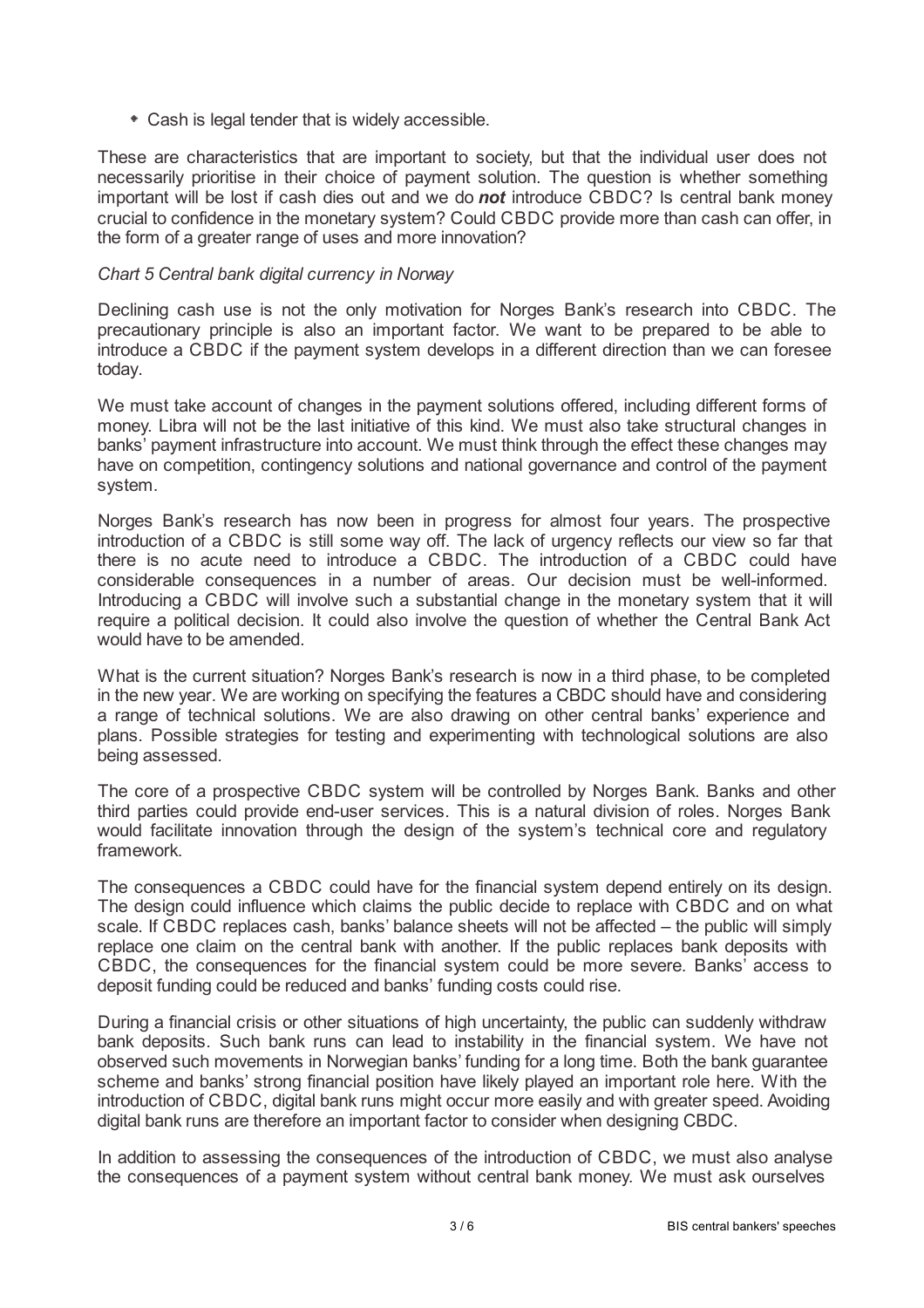whether we can maintain confidence in the monetary system and achieve the goal of an efficient and secure payment system using instruments other than introducing a CBDC. We do not have the answer yet.

Norges Bank will decide how the Bank will proceed with its work on CBDC in the first half of next year. We want to be transparent about our work. Three reports have been published so far, and there are plans to publish another report early next year. We hope that this will provide inspiration for continued dialogue with and contributions from a broad set of stakeholders. And already next week – on 9 November – we will be hosting an open webinar about the project.

Further to my remarks on CBDC, I would also like to comment briefly on the central bank money we already have, namely cash. In order to fulfil its functions in the payment system and contribute to efficiency, it is important that cash is both available and easy to use, ie that the public has real opportunities to obtain and use cash. Norges Bank will continue to issue cash and work to facilitate its use as long as this is appropriate and cost-effective for society.

## **Real-time payments**

A common infrastructure can be regarded as a collective good that benefits us all. Payment solutions should therefore build on a common underlying infrastructure that is secure and fast and operates at low cost. Providers can then compete freely for customers through various applications and interfaces.

Norwegian banks have traditionally agreed on good common solutions for the payment system infrastructure, but owing to developments in technology and market structure in recent years, payment services have increasingly become a competitive arena. Customer contact through payment services has gained increased strategic importance for banks and other providers. At the same time, this may have weakened incentives to develop common solutions.

Real-time payments are payments where funds are available in the payee's account within seconds of payment initiation – 24/7. A well-functioning solution for real-time payments is an important part of an efficient payment system. We expect the share of real-time payments to increase in the years ahead.

## *Chart 6 Real-time payments*

Norway's banking sector established a common infrastructure for real-time payments (called "Straks") in 2013. The solution had some shortcomings and it took many years before it was adopted by several of the larger banks. An improved solution, called "Straks 2.0", was introduced in 2020 and is used by all the banks. Straks 2.0 is a clear advance on the previous solution. Before Straks 2.0, the payee's account was credited before interbank settlement had been completed. The payee's bank ran the risk that the funds from the payer's bank might not arrive as agreed. For all practical purposes, this risk has now been removed, with liquidity set aside at the central bank to guarantee settlement.

Although the removal of settlement risk is a positive step, this is not enough. The real-time payment infrastructure must be further developed. Today, real-time payments are made almost exclusively between private individuals, through Vipps and online banking. The infrastructure must better facilitate payments for businesses and the public sector. It must also allow for more innovation of services on top of this infrastructure. Solutions both in the infrastructure and in banks must be established in line with international messaging standards.

Like several other central banks, Norges Bank is considering whether to expand its role as payment system operator. We are now exploring whether real-time payments should be settled directly in Norges Bank. This would give us greater opportunities to influence developments.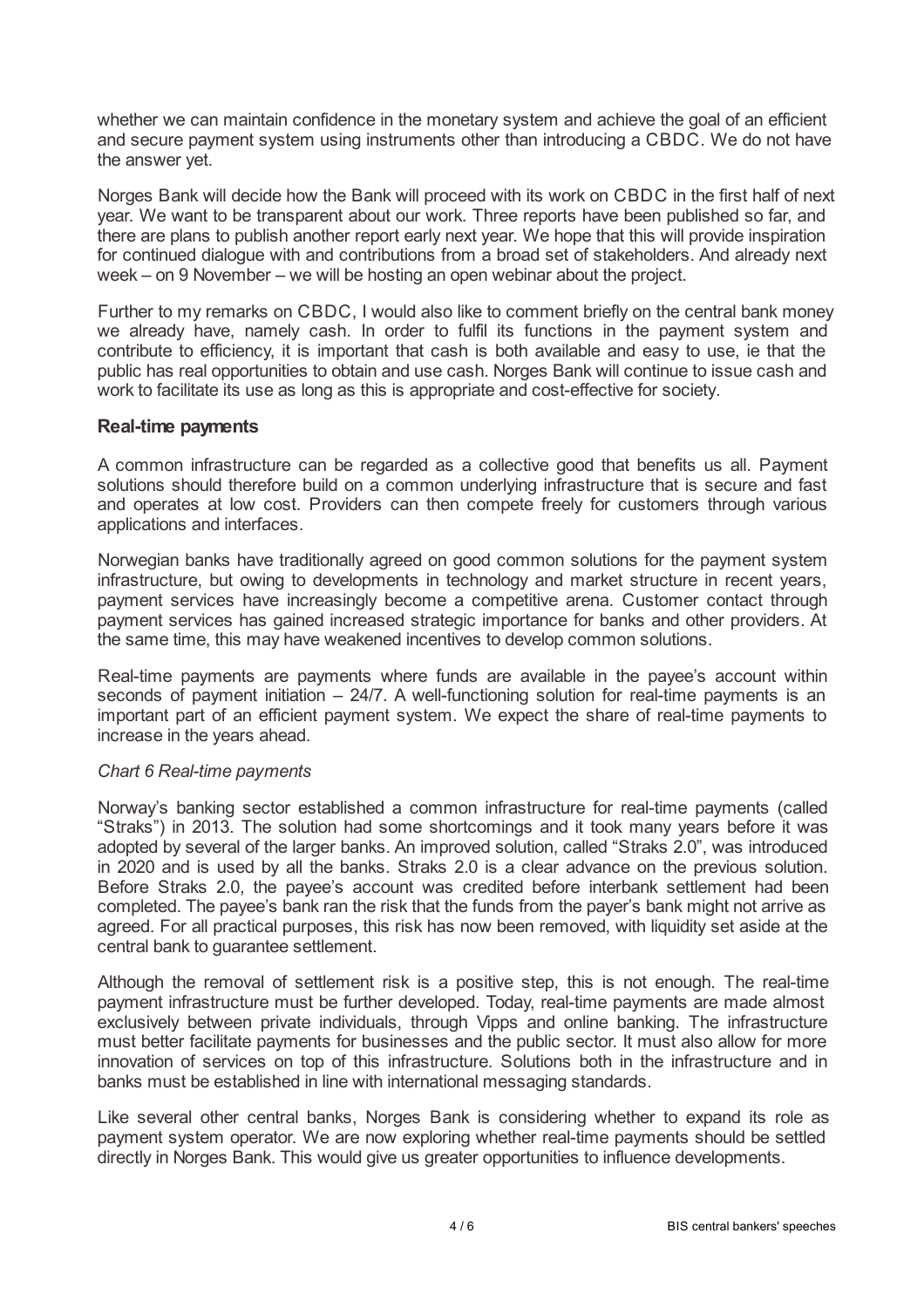Two alternatives for real-time settlement in Norges Bank are being considered. The first alternative is to establish a system whereby Norges Bank is itself responsible for management, development and operation. The second is to join the Eurosystem's TIPS solution. Payments would then be settled in TIPS in NOK on behalf of Norges Bank. Sveriges Riksbank decided to join TIPS earlier this year.

Norges Bank's research will continue for a few more months before we decide whether to pursue one of these alternatives. If we reject both, we will continue to work for better real-time payments under the current division of responsibility with the banking industry. Irrespective of which solution we choose, the system for real-time payments must be efficient and secure, facilitate innovation and competition, and ensure satisfactory national governance and control.

We conduct our research in dialogue with the industry and relevant government bodies. It is important to Norges Bank that affected parties support the chosen solution. For society to secure the benefits, we need market participants that develop payment services based on a common infrastructure.

The introduction of ISO 20022, a global messaging standard, is important for both real-time payments and the payment system as a whole. A standard whereby different solutions throughout the whole value chain "speak the same language" offers considerable advantages. Projects are now in progress, both in the industry and Norges Bank, to replace legacy national standards and formats with ISO 20022. Solid plans have been made – now it is up to all the affected parties to contribute to implementation.

## **Technological advances – innovation and security**

## *Chart 7: Technological advances – opportunities and challenges*

Innovation and competition improve payment system efficiency, with solutions that are better adapted to society's needs.

So far, I have mainly spoken about domestic payments, but innovation is also transforming payment systems across borders and currencies. For example, the SWIFT Global Payment Initiative has contributed to faster and more transparent cross-border payments. However, a large proportion of cross-border payments do not go through SWIFT. Cross-border payments are generally expensive, slow and opaque. The services offered are not of the same standard as for domestic payments.

The challenges have long been highlighted by international organisations, but implementing changes has proved demanding. The G20 and the Financial Stability Board (FSB) are behind a new and forceful initiative. The FSB has identified measures and recently published a roadmap for their implementation. I hope that this can be a breakthrough in the work to improve crossborder payments.

Furthermore, I would like to mention that the Bank for International Settlements (BIS) is in the process of establishing BIS Innovation Hub Centres in many parts of the world. Their primary purpose is to promote insight into financial technology that can strengthen the financial system. One such hub centre is being established in Stockholm, with the central banks of Sweden and Denmark, Sveriges Riksbank and Danmarks Nationalbank, the Central Bank of Iceland and Norges Bank as participating banks, in addition to the BIS.

New technology provides new opportunities for innovation, but also presents new risks that must be addressed. Vulnerability to technology-enabled disruption is increasing – whether the disruption is the result of malicious attacks or other factors. As the use of digital solutions increases, attack surfaces expand. Cyber attacks have increased during the pandemic. A successful attack can result in users being unable to make payments, heavy financial losses and